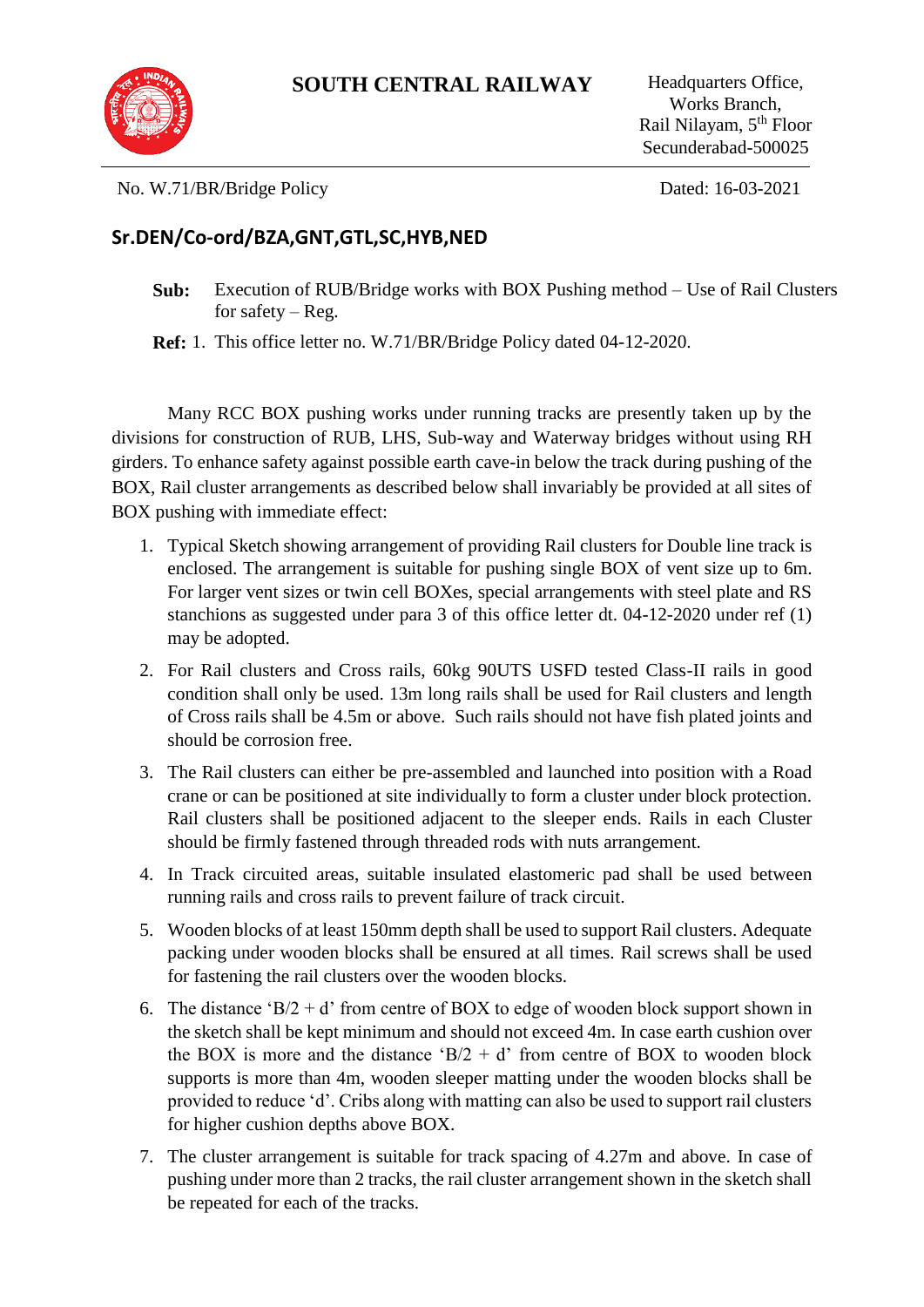- 8. After the passage of each train, the contact of running rails with cross rails shall be checked and the same to be ensured by proper packing under wooden blocks/matting.
- 9. Crib Ballast in the rail cluster portion of the track shall be removed up to 50mm below rail cluster to prevent lateral movement of rail cluster during pushing of BOX.
- 10. Adequate stock of Sand bags, Steel sheets, Wooden blocks, Cribs, Bullies etc., shall be kept at the BOX pushing site for dealing with any emergencies.
- 11. Once the BOX crosses both rails underneath a particular track, additional temporary supports to the clusters of this track can be provided with wooden blocks/cribs over the BOX. These however, need to be removed during each pushing operation and re-fixed again.

Feedback with improvements required if any in the above arrangements shall be given by the divisions after use of this arrangement in the field.

**Encl**: Sketch with Rail Cluster arrangement

pose

 (K. Rama Krishna) Chief Bridge Engineer

Copy: CAO(C), CE/RSW, CE/BRH for information.